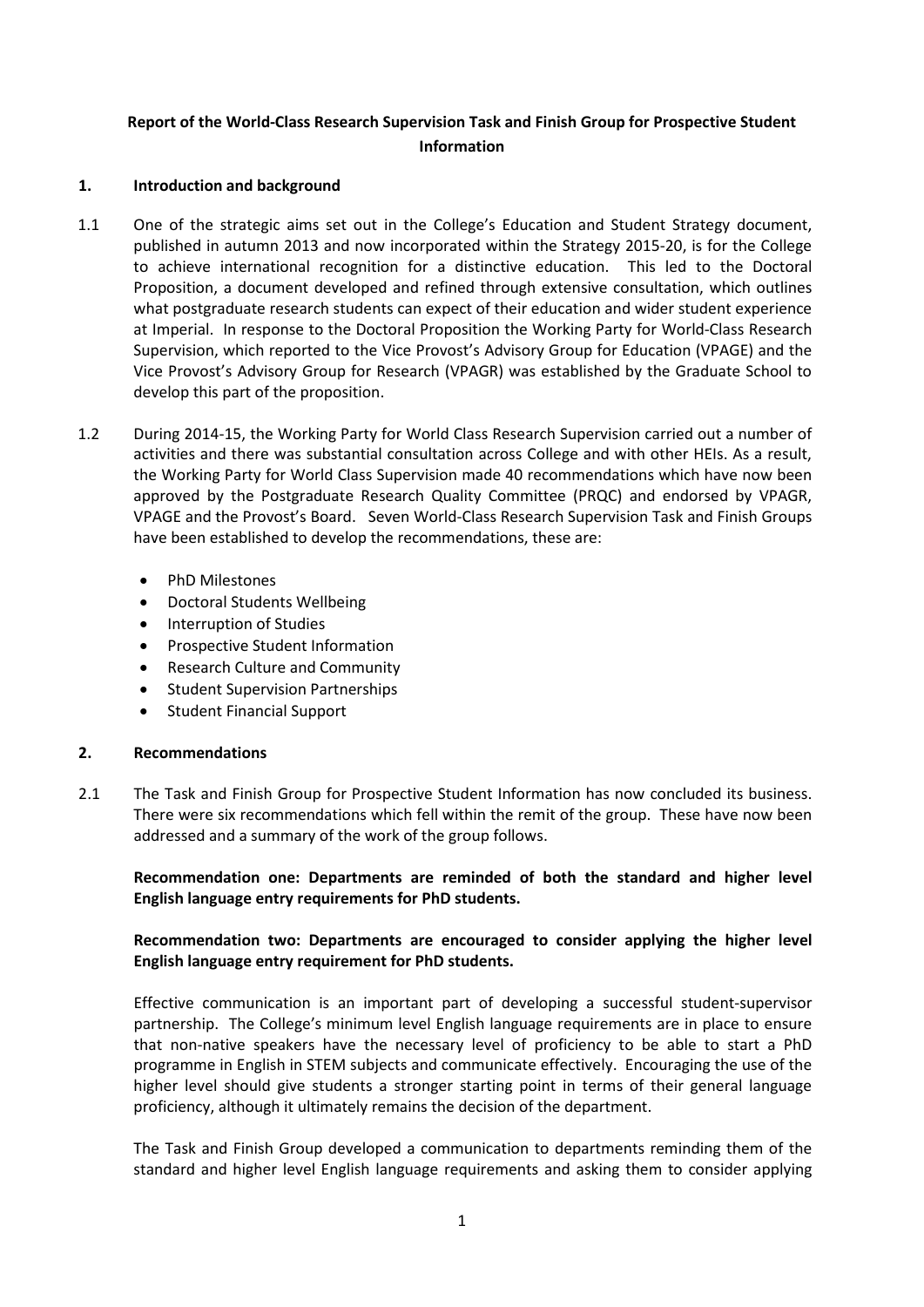the higher level. Departmental responses to this will be collated and submitted to the Postgraduate Research Quality Committee's (PRQC) autumn meeting.

#### **Recommendation three: The Graduate School continues to work with the Centre for Academic English to explore how best to embed English language within the PhD of non-native speakers.**

Further work is needed to embed English language within the PhD as some students still find it a challenge to reach the required level of academic literacy to complete their thesis independently. The Graduate School and the Centre for Academic English (CfAE) now meet termly to discuss how best to continue to embed English language within the PhD. As a result of this, a brand new writing retreat has been developed in partnership by the Graduate School and the CfAE. The two-day writing retreat is available to PhD students who are planning to submit their thesis within six months. The writing retreat provides plenary sessions, talks on effective texts, sentences, language, use of data, critique and self-management. There are 1-2-1s available from retreat tutors and time for students to write. Although the retreat is aimed at non-native speakers, students whose first language is English also attended. Student feedback on the pilot writing retreat was excellent and the Graduate School will continue to offer this as part of its provision.

### **Recommendation four: Departments should be encouraged to consider introducing higher entry requirements for their PhD programmes.**

Encouraging the use of a higher level entry requirement should give students a stronger starting point, although once again it remains the decision of the academic department as to whether to apply higher entry levels and what they comprise. The Task and Finish Group has developed a communication to departments reminding them of the minimum academic entry requirements and asking them to consider applying the higher level. Departmental responses to this will be collated and submitted to the PRQC's autumn meeting.

**Recommendation five: Departments and supervisors should be encouraged to review their websites noting that websites are a key source of information to prospective students. In particular, doctoral students wish to learn about how research groups function, key roles within in each group and the number of students in each group. It is important to note that students as consumers are protected by regulations stipulated by the Competition & Markets Authority.** 

Prospective students use websites to gather information to inform decisions about where to apply. Further, students as consumers are now protected by regulations stipulated by the Competition & Markets Authority (CMA). It is therefore important for departments, research groups and the College to ensure that websites are current and up to date. The College has a number of groups which are currently reviewing what the College is required to provide at the application stage, offer stage and acceptance stage and what information should be presented on websites. Being mindful of this work and to avoid duplication of effort and information, the Task and Finish Group agreed that it was not best placed to take forward this recommendation. However, the Task and Finish group has developed a set of questions which prospective students may wish to ask at interview which will allow them to explore the structure and nature of research groups (see below).